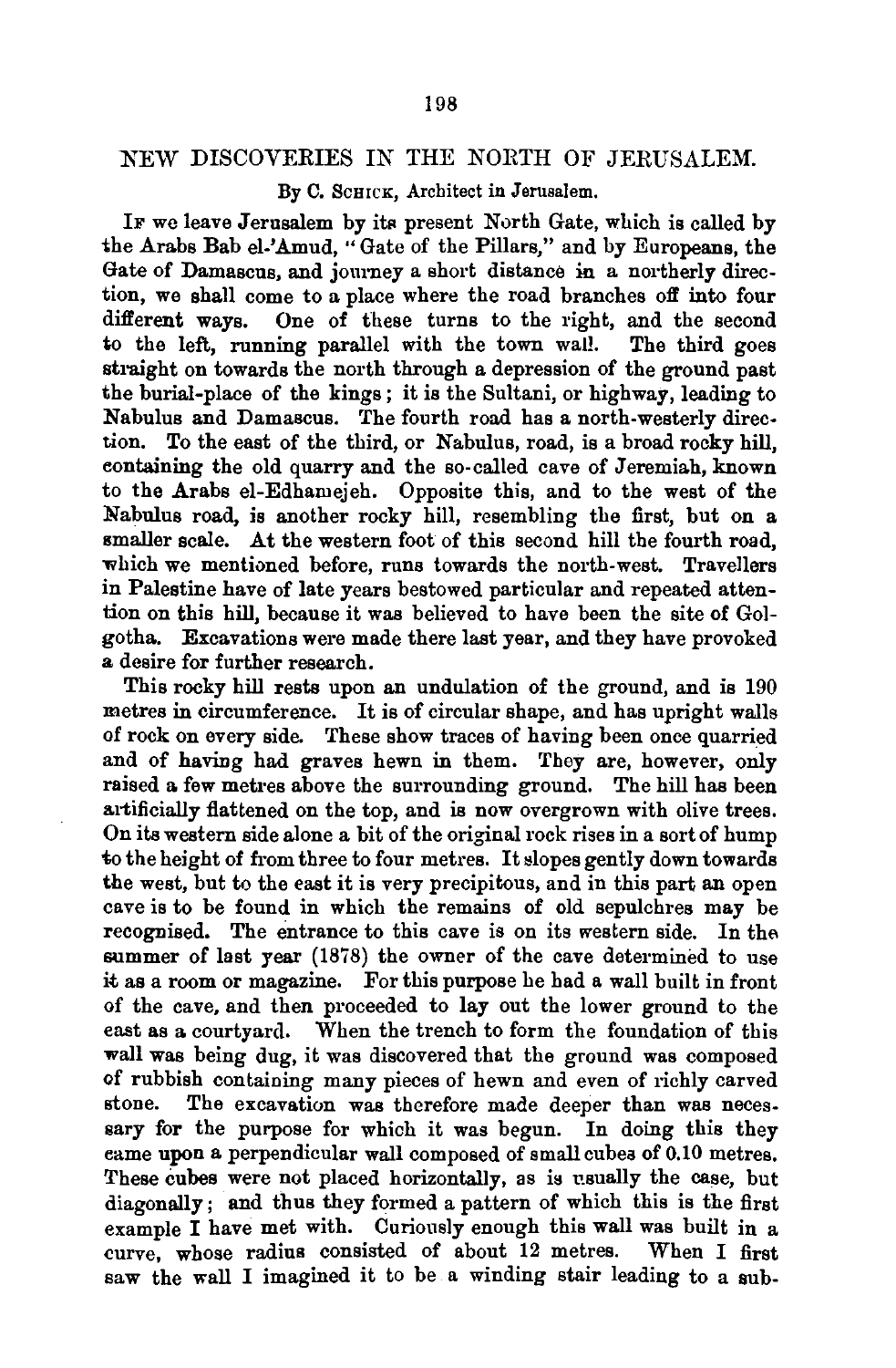terranean cave. But as no steps were to be seen at what was apparently its upper end, I came to the conclusion that it was the remains of an old circular wall inclosiug a court, in which there had been some monument or building made of the carved stones which had been found before. I did my best to persuade the man to continue his excavations. At first my entreaties seemed to have some effect; but he soon discontinued the work. He did not dig deep enough to show the flooring, which probably was either made of flags or was a tesselated pavement. The owner of the ground pulled down the thin circular wall which had been excavated, and used the square stones composing it to pave the The middle of this place is 256 metres distant from the Gate of Damascus.

I made two drawings of stones that were dug up in this place. The architecture, and perhaps the age of the building of which they formed a part, may, to a certain extent, be determined by the testimony they afford. In my opinion the stones belonged to an old church. Still it is possible that they may have formed part of the building of a Jewish synagogue, for the rosettes, as they are given in the drawings, are to be found on ancient Jewish sepulchres in the rock. The so-called water-drops are arranged like steps and stairs. The carvings on the few remaining pilasters resemble triglyphs. Of the other pieces of sculpture, one reminds me of an incomplete form of the egg and dart; probably, however, it stands for something quite different. The upper row might be taken for palm-leaves twisted into a spiral pattern. The stone is very good; the workmanship is somewhat rude, and is not always exact in detail.

I am inclined to regard these stones, and the piece of wall also, as belonging to the church of St. Stephen, which, according to overwhelming testimony, was situated to the north of Jerusalem. The Empress Eudoxia, wife of Theodosius, built " a temple outside the North Gate, and not quite a stadium from the city, in honour of Stephen the First, deacon and martyr; it was remarkable for its beauty and splendour; however, it was not until the 15th of January, 460, that the whole building was consecrated. The empress died four months before the consecration, and was buried in this temple." There was a cloister near the church. Both church and cloister were destroyed after the invasion of Chosroes I., or Omar. The Crusaders probably found nothing of the building but its memory and its ruins. In the later times of French rule another church was erected before the North Gate; it lay to the right of the road as one came from without towards Stephen's Gate and close to the town wall, while to the left (opposite St. Stephen's Church) was a large building called *l'asnerie,* which served as stables for the asses used in the cloister, and later on, after the Saracen victory, for the pilgrims. The foundation walls of this building, as well as & number of crypts, were discovered in the year 1875. Even then the 1dea was started, in consequence of this discovery, that the remains of St. Stephen's Church would be found under the rubbish on the western